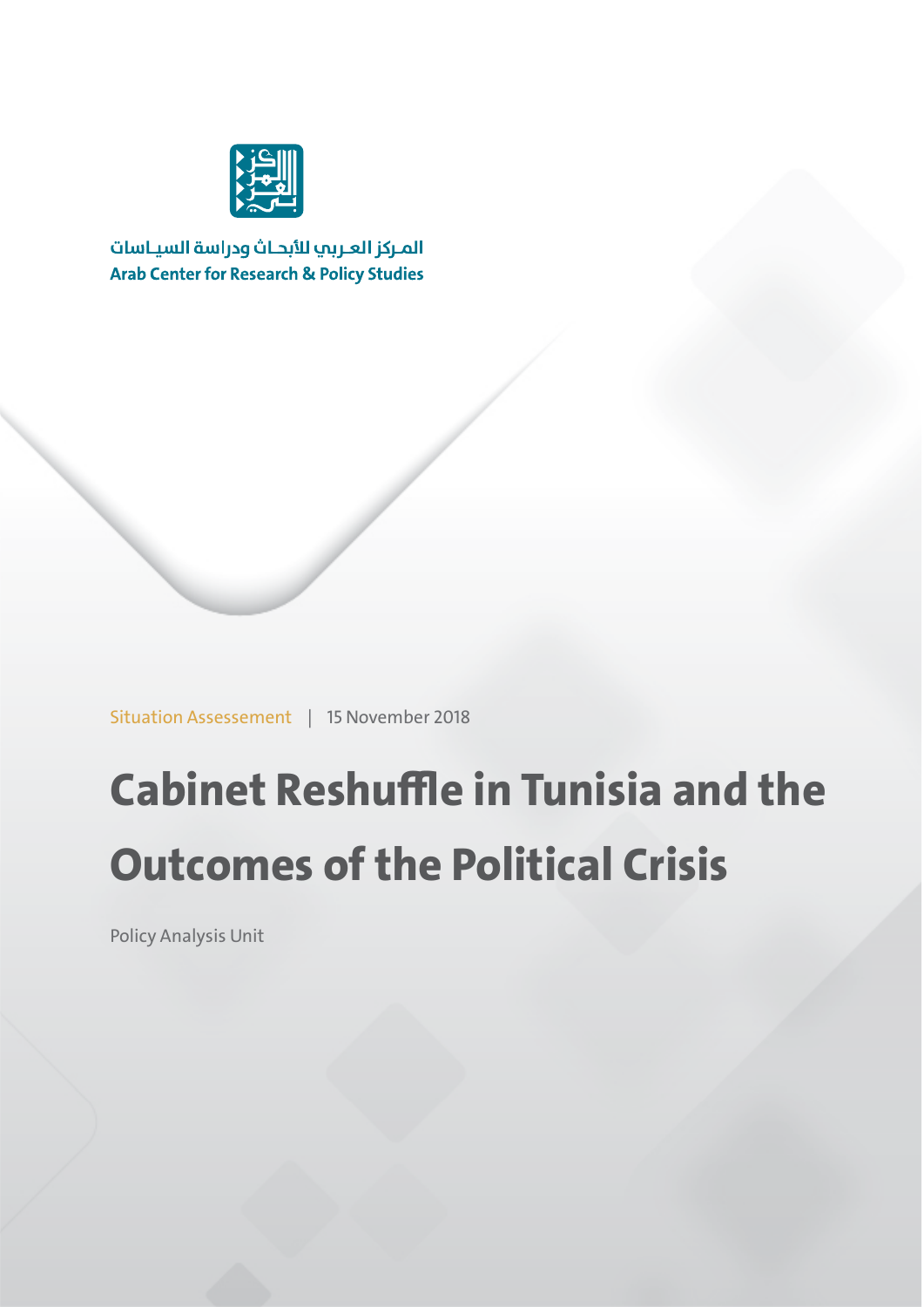### Cabinet Reshuffle in Tunisia and the Outcomes of the Political Cris

Series: Situation Assessement

15 November 2018

#### Policy Analysis Unit

The Policy Analysis Unit is the Center's department dedicated to the study of the region's most pressing current affairs. An integral and vital part of the ACRPS' activities, it offers academically rigorous analysis on issues that are relevant and useful to the public, academics and policy-makers of the Arab region and beyond. The Policy Analysis Unit draws on the collaborative efforts of a number of scholars based within and outside the ACRPS. It produces three of the Center's publication series: Assessment Report, Policy Analysis, and Case Analysis reports.

Copyright © 2018 Arab Center for Research and Policy Studies. All Rights Reserved.

The Arab Center for Research and Policy Studies is an independent research institute and think tank for the study of history and social sciences, with particular emphasis on the applied social sciences.

The Center's paramount concern is the advancement of Arab societies and states, their cooperation with one another and issues concerning the Arab nation in general. To that end, it seeks to examine anddiagnose the situation in the Arab world - states and communities- to analyze social, economic and cultural policies and to provide political analysis, from an Arab perspective.

The Center publishes in both Arabic and English in order to make its work accessible to both Arab and non-Arab researchers.

The Arab Center for Research and Policy Studies Al-Tarfa Street, Wadi Al Banat Al-Dayaen, Qatar PO Box 10277, Doha +974 4035 4111 +974 40354114 www.dohainstitute.org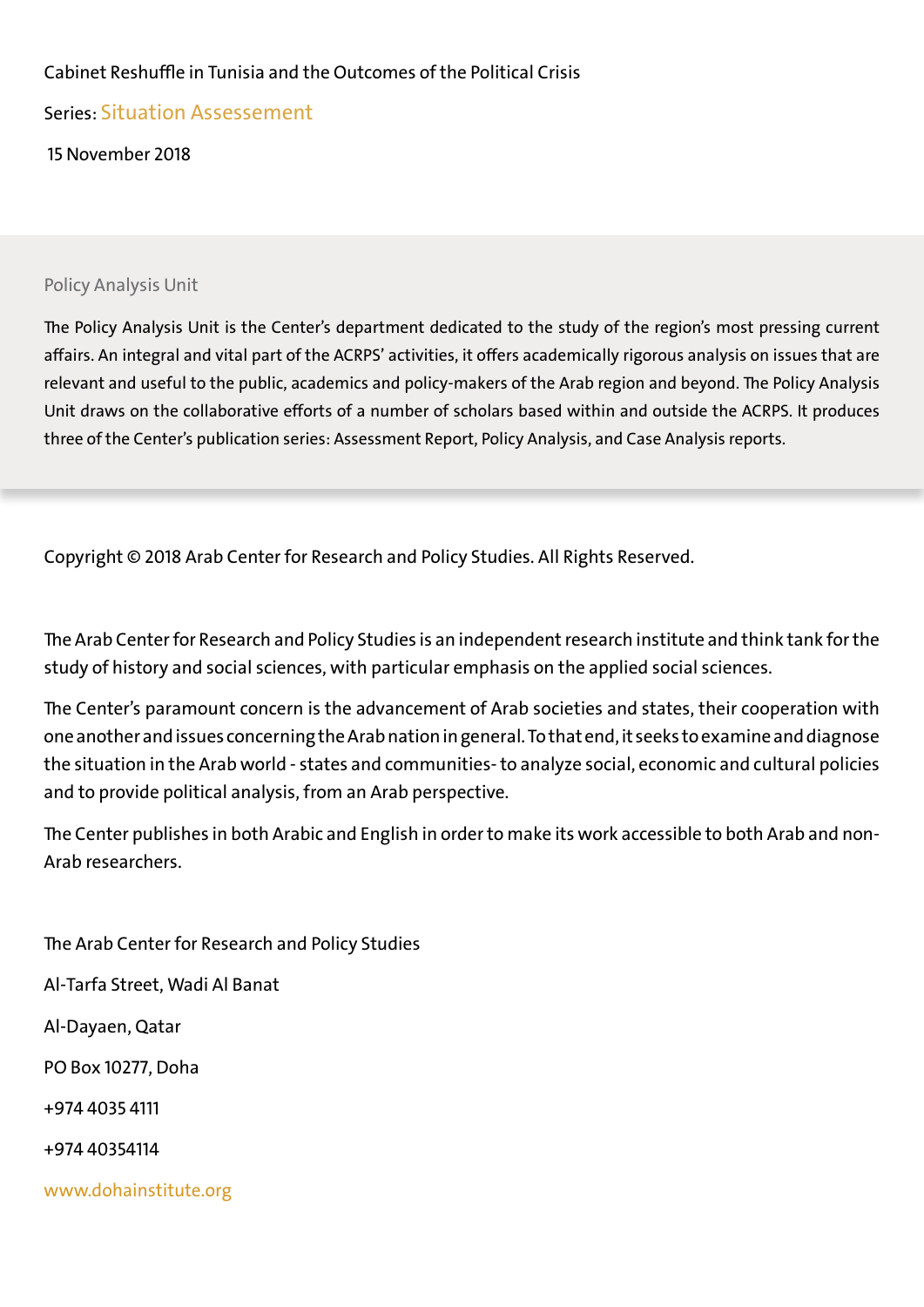# **Table of Contents**

| Chahed Gains Credibility and a construction of the construction of the construction of |  |
|----------------------------------------------------------------------------------------|--|
| A Dual Power Struggle and a construction of the construction of the construction of 2  |  |
| Ironies in the New Political Landscape and an annual contractor and annual 3           |  |
|                                                                                        |  |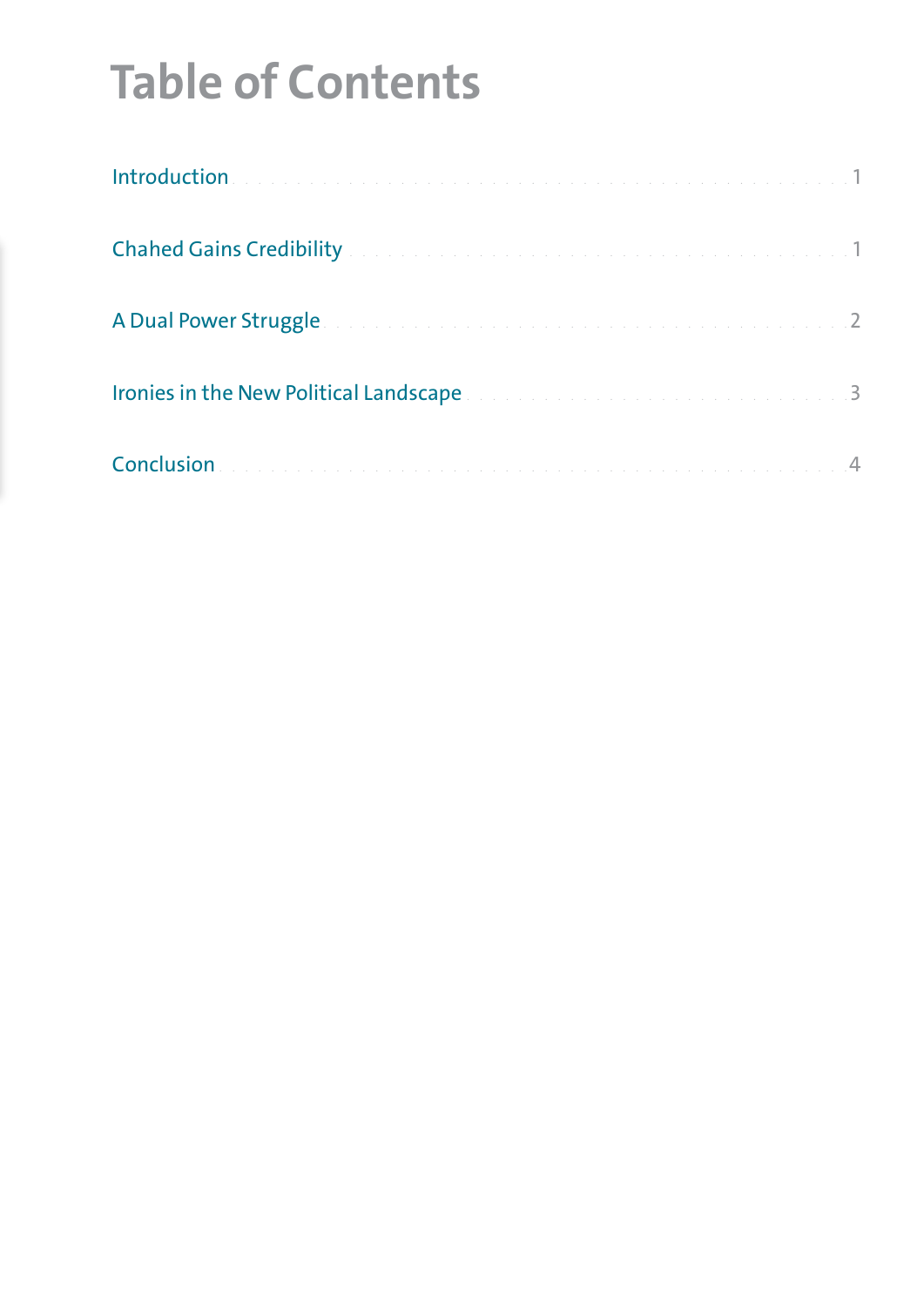### **Introduction**

On 12 November 2018, The Tunisian Parliament approved a reshuffle of Youssef Chahed's cabinet, after he gained a comfortable majority vote of confidence after months of controversy and political tug of war. **(1)** The scene of the head of government (prime minister) going to parliament to garner confidence for members of his team would not have raised any eyebrows under normal circumstances. However, a conflict is raging between the President of the Republic and the prime minister, making it a momentous political event, and one that foreshadows the parliamentary and presidential elections expected in late 2019.

## **Chahed Gains Credibility**

This dispute, over the nature of the government change requested, is only the surface of the bipartisan conflict that has engulfed Tunisia over the past few months. President Beji Caid Essebsi, and his camp in the Nidaa Tounes party, the General Labour Union and opposition parties such as the popular front are demanding a comprehensive change of government and the departure of the prime minister and his team. Ennahda on the other hand decided to stand by what it called "government stability" until the parliamentary and presidential elections in 2019 and considered any cabinet amendment limited. Machrouu Tounes, a splinter party comprised mostly of ex-members of Nidaa Tounes, remained hesitant until they eventually decided to vote in favor of the reshuffle and participate in the government, while the remaining minor parties were divided between the two camps.

With the matter of the ministerial reshuffle in the interest of preserving Chahed over, the conflict between the two executive branches entered a new phase of parliamentary balances and partisan calculations. In Chahed's corner, Ennahda stillmaintains some organizational and party unity, despite disputes that have recently come out into the open about its position towards the ongoing struggle between the presidency and the government. Its parliamentary bloc, with 68 seats, has avoided the schisms that have exhausted others, contributing to Chahed gaining the vote of confidence in parliament.

In contrast to the cohesion of Ennahda and its parliamentary bloc is the accelerated disintegration of Essebsi's party, Nidaa Tounes, and its parliamentary bloc, with no influence to speak of during the vote on the ministerial reshuffle after choosing to boycott. The coordination of the Nidaa Tounes bloc's withdrawals, before and after the vote, suggest that the majority of those who remained are loyal to their bloc may not maintain this position for very long. The National Coalition bloc, loyal to Chahed, may become the destination for all the withdrawals.

The exodus to Chahed's camp has not just been limited to Nidaa Tounes representatives, but also includes ministers. A few days before the vote, the party warned ministers participating in Chahed's government

1 Cabinet reshuffle included 10 ministers and 8 junior ministers.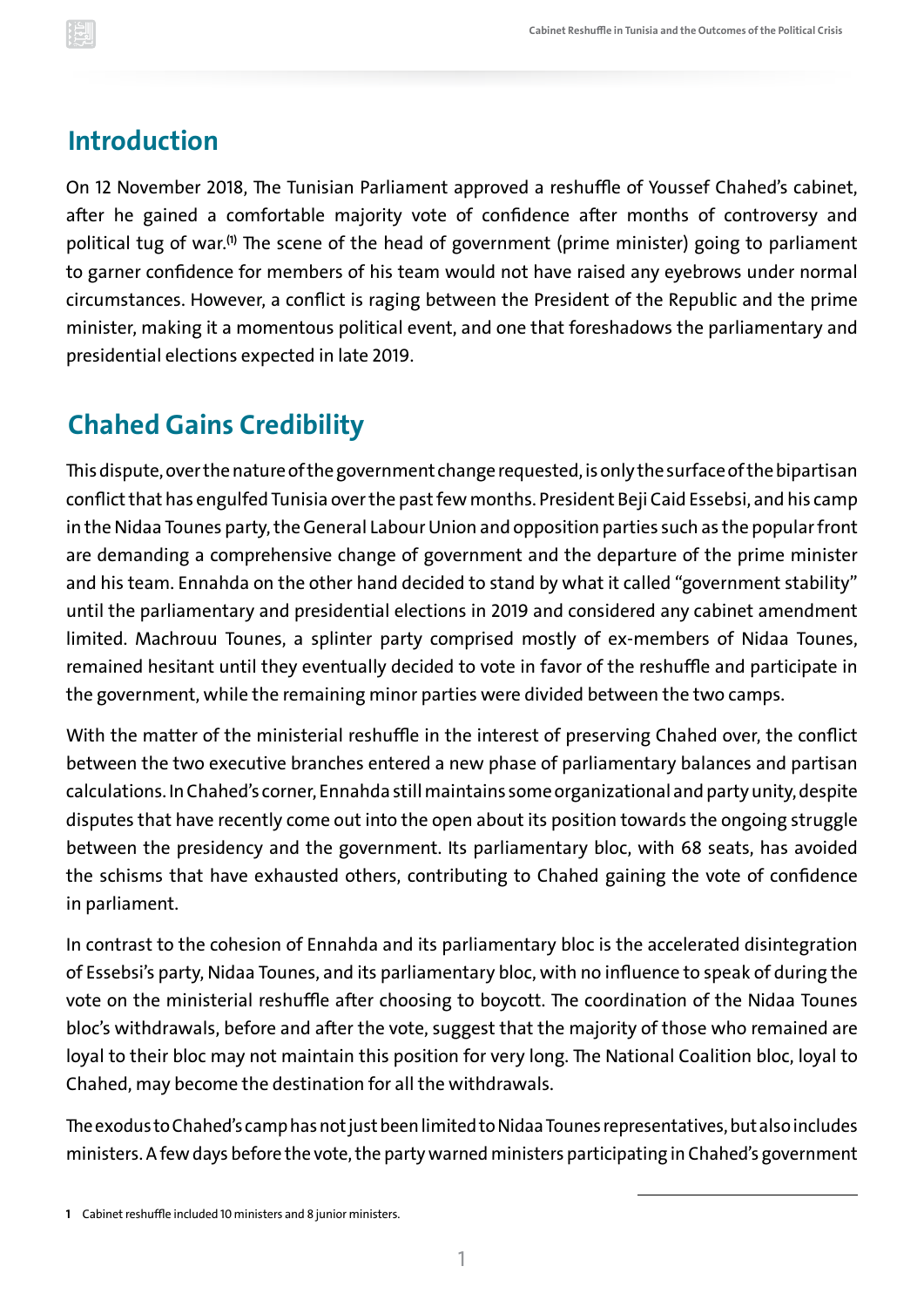that the cost of staying in their cabinet positions would be their expulsion from the party, a warning that did not resonate, as they all chose to keep their ministerial portfolios over their party commitment.

In addition to Ennahda's governmental and parliamentary stability, and the ever expanding Nidaa Tounes crisis, the reshuffle offered an opportunity to Machrouu Tounes, to change its official position as the opposition and participate in government with one minister. Perhaps this participation indicates a step towards adjusting the party line and the position of its leader, who previously refused any cooperation with Ennahda because, despite its symbolic value, it is an Islamist party. However, it appears that weakening Essebsi is more urgent than antagonizing Ennahda for now, and the participation adds new credibility to Chahed's portfolio.

## **A Dual Power Struggle**

In his speech in front of the parliament Youssef Chahed denied the existence of a governmental crisis in the country, assuring that the crisis was purely political. Chahed's speech made repeated and explicit references to the context in which the reshuffle occurred, and the power struggle between the two executive branches. He said this battle has "disrupted government work and the reform process", and described it as "friendly fire that is tougher than enemy fire". Although he went on to put forward numbers, indicators and stats that support his government and laid the blame for the country's social and economic difficulties with the general situation and backlog.

Chahed's assurances of the ease with which he gained confidence from his new government, speak to the strength of his parliamentary support in contrast to the weakness of the Nidaa Tounes and opposition blocs. This gave him another reason to dial up his rhetoric against the president and his remaining supporters from Nidaa Tounes. In a reference to the attempts of President Essebsi over the years to transcend the constitutional confines of his position, Chahed assured that he was head of government and not first minister and that he has unrestricted powers in choosing ministers and junior ministers. This was a powerful message warning the president that he must abide by his constitutional role. In the same context, Chahed implicitly suggested the responsibility of Essebsi and his camp in blocking the election and formation of several constitutional bodies such as the constitutional court, or filling vacancies in other bodies such as the Independent High Electoral Commission, stressing that history does not forgive those who make such obstructions.**(2)** It is well known that the Nidaa Tounes bloc and the others refused to approve members of the constitutional court, and Essebsi, until now declined to appoint members, even though legislation providedfor the formation of the Constitutional Court immediately after the 2014 elections.

Youssef Chahed's messages come a few days after a press conference organized by the president especially to discuss the reshuffle and his position on the measures taken by Chahed. The conference

**<sup>2</sup>** See Tunisian Prime Minister's speech to the People's Assembly, Facebook Page of the head of the Tunisian Government, 12/11/2018, last accessed 13/11/2018 at: https://goo.gl/Wj4Xjf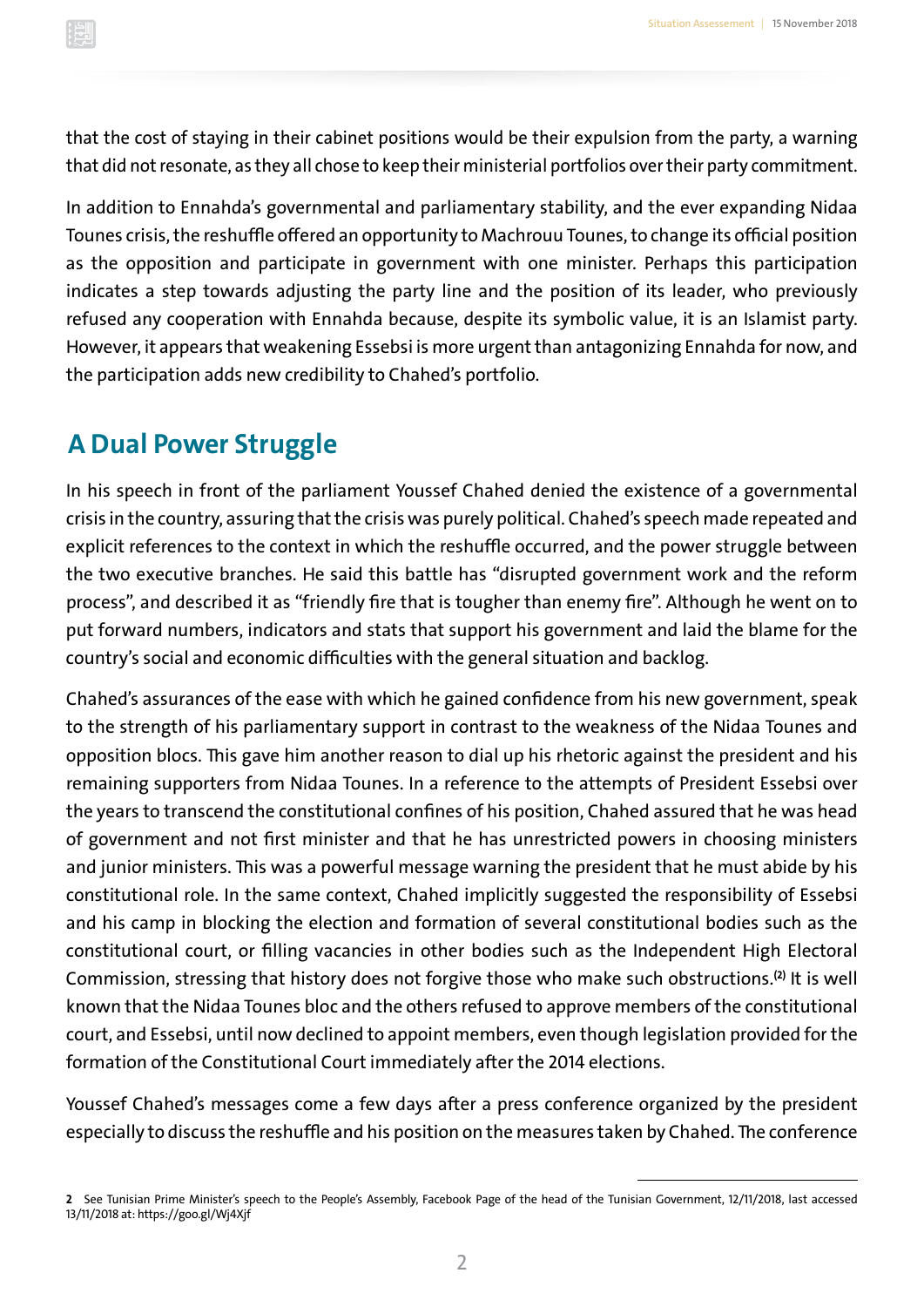was held a few days after a statement by an official spokeswoman of the president accusing Chahed of not committing himself to consulting the president before turning to parliament for the vote of confidence, implying that he had overstepped his constitutional powers. However, Essebsi directed reassuring messages that he would not obstruct the appointment of the new ministers and junior ministers and their oath <sup>(3)</sup>, without missing the opportunity to express his own foresight and enthusiasmfor public interest in contrast to Chahed's limited vision.**(4)**

This ensuing struggle between Carthage, headquarters of the president, and the Kasbah, home to the prime minister is essentially an overarching war over influence. The constitutional matters are just details in the bigger picture, serving only to complicate matters. Since the 2014 elections, president Essebsi, on more than one occasion, has complained that his powers are limited against the expansive powers enjoyed by the prime minister (in post-revolution democracy) and is a veteran politician who spent most of his political career in a presidential system (as opposed to a dual executive system). Where the president and his team succeeded in curbing the role of former prime minister Habib Essid andforcing him to step down, he failed with his successor. Talk is growing about the president's efforts to groom his son Hafedh Essebsi for a future political role in the conflict within Nidaa Tounes, which has turned into a war between the Chahed and the Essebsi camps.**(5)**

## **Ironies in the New Political Landscape**

The ongoing political conflict is unique in contemporary Tunisian politics. True authority for the pre revolution government was negated by the prevailing presidential system, under which the president could appoint and dismiss members of the government at will, and without recourse to Parliament. But this changed after the revolution. This period where Hamadi Al Jabali served as Prime Minister and Moncef Marzouki as president saw some disputes, but they remained limited and never turned into a public battle, with most of the differences falling within the context of their respective visions. The current conflict began as one within a single political family, before turning into attrition. This plays out through the continued displacement of the political and parliamentary base of the Nidaa Tounes from the wing that remains loyal to Essebsi to the Chahed camp, which is yet to clarify a partisan or coalition identity on which it can settle.

The continued breaking ofranks within Nidaa Tounes, which began afterless than a yearof governing, has led to the erosion of most of its local and regional branches and the estrangement of most of its activists. However, the most severe disengagements were a result of the split of most of the founders,

**<sup>3</sup>** Article 89 of the Tunisian Constitution stipulates that "Should the government thus gain the confidence of the Assembly, the President of the Republic shall appoint the Headof Government (prime minister) and the members of the government. The Headof Government and the members of the government shall swear the following oath before the President of the Republic: "I swear by Almighty God to work loyally for the good of Tunisia, to respect the country's Constitution and its legislation, to defend its interests and bearfull allegiance to it"

**<sup>4</sup>** See: Press Conference with Tunisian President, Facebook Page of the Tunisian President, 8/11/2018, last accessed on 13/11/2018 at: https://goo.gl/57tpdU

**<sup>5</sup>** See: "Is Political Consensus overforTunisia?", Situation Assessment, Arab Centerfor Research and Policy Studies, 8/10/2018, last accessed 13/11/2018 at: https://www.dohainstitute.org/en/PoliticalStudies/Pages/Is-the-Political-Consensus-Over-in-Tunisia.aspx